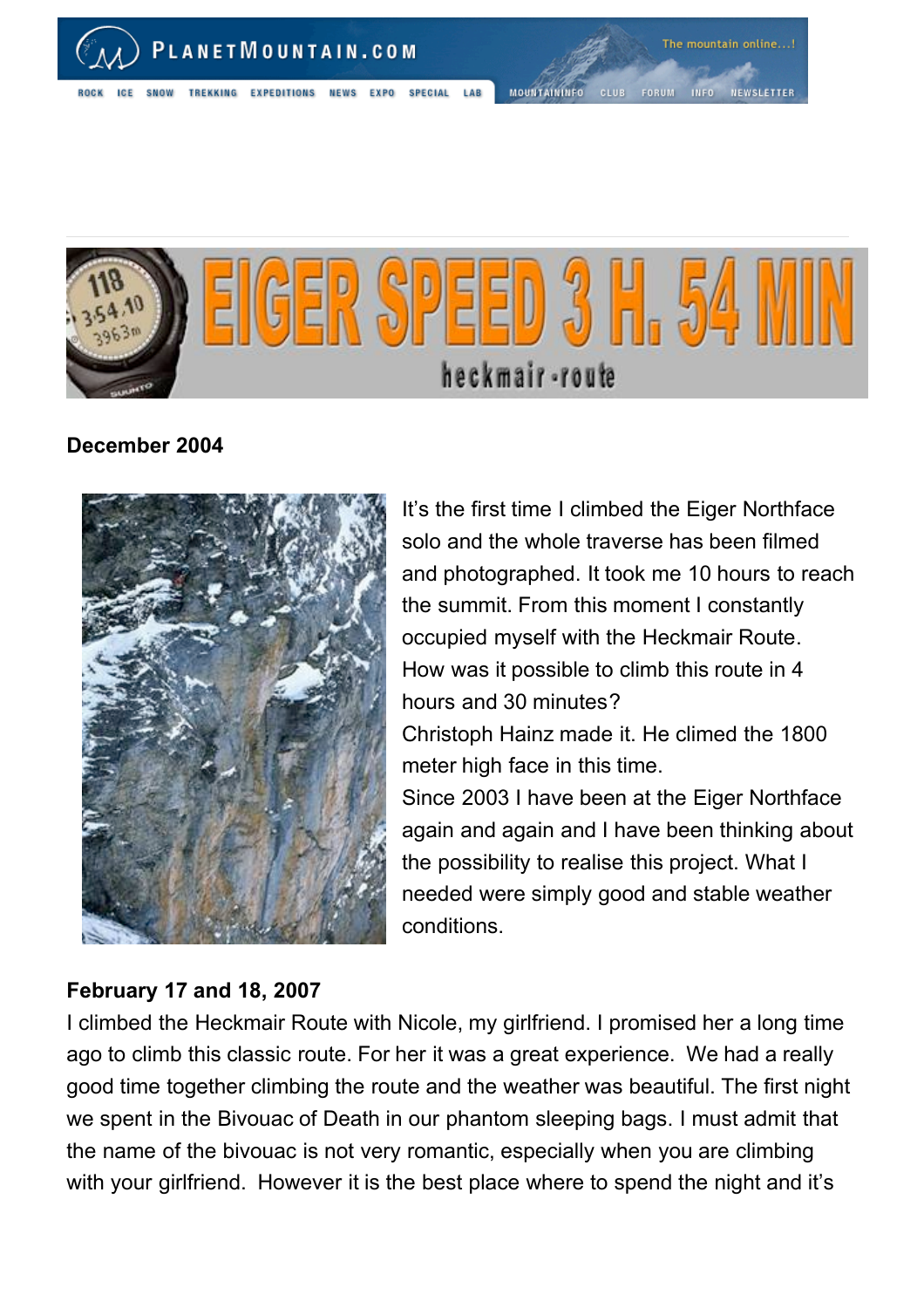pretty much in the middle of the face. The next day we reached the summit at 3.30 pm.

While we were getting back, I realised that these were exactly the conditions I have been waiting for years. I had this plan in my mind for a very long time and the possibility to go for this new record at the Eiger Northface was suddenly very real. I thought that it could be finally possible to break this record of Christoph Hainz of 4 hours and 30 minutes.



## **February 21, 2007**

I have been training very hard for the last six months for my next project, which will start in March. I will try to climb the Annapurna Southface solo. My goal is it, to finish the route, which Pierre Béghin and Christoph Lafaille from France could never bring to an end in 1992.

After two days of resting – the weather was still beautiful and the temperatures extremely mild – I took the train to the Eigerglacier Station. It's a wonderful ride and at 7.25 am I was at the foot of the Eiger Northface, knowing that I would be back for dinner…

I rested a while close to the memorial tablet of the two death Italian climbers, concentrated myself and pressed the start button of my watch. My heartbeat reached 180 shortly. The first 500 meters were more or less snow at 45 to 60 degrees and some small mixed pitches. 10 minutes later I found a crampon in the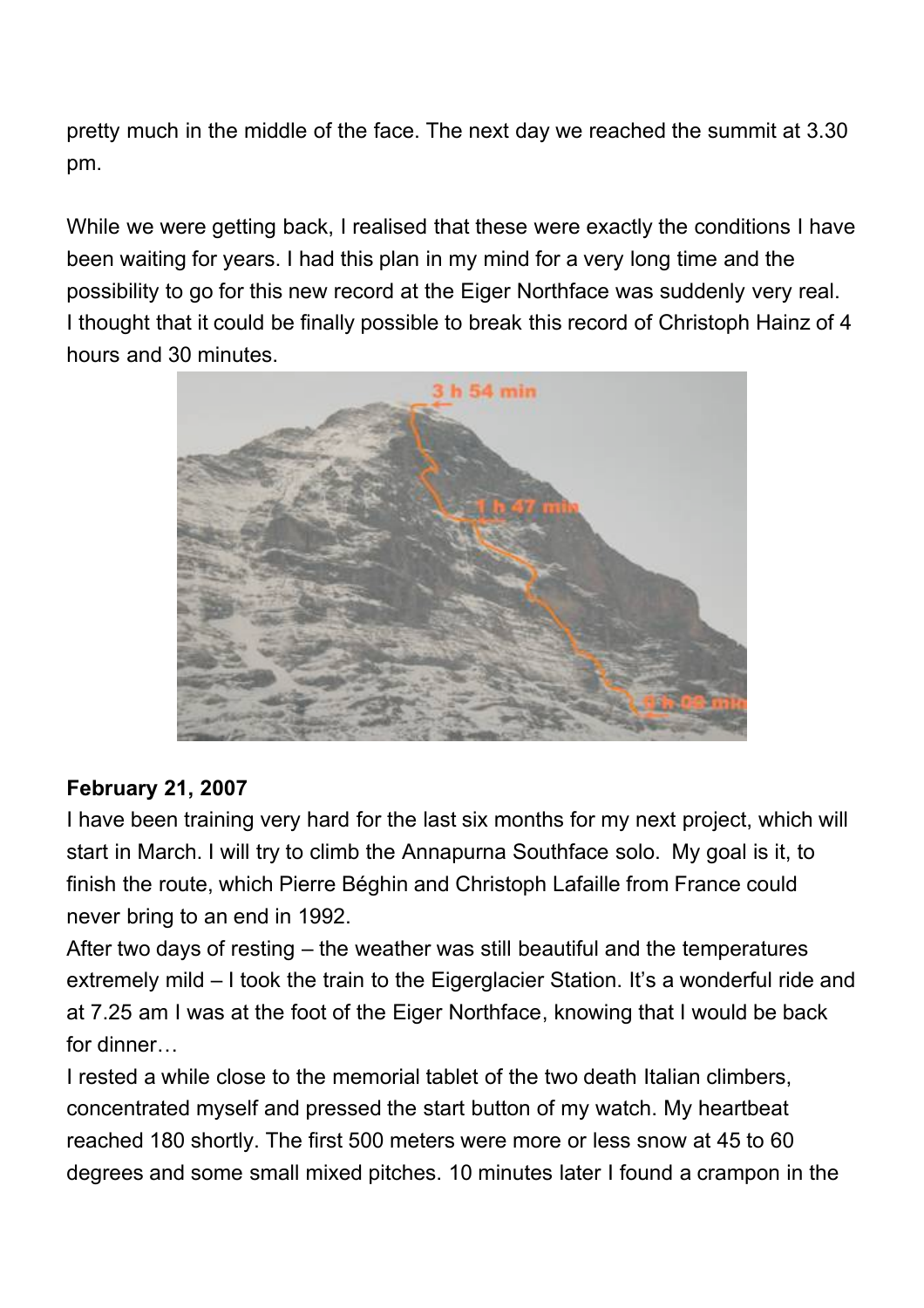snow. It was a brand new crampon. I knew somebody must have dropped it. So I clipped it into my harness. A couple of minutes later I found two English climbers sleeping. A short look on my watch showed me that I was on my way since 16 minutes. I gave the guys their crampon back and told them that I was on a hurry, because I had to be back in town in the afternoon…They thought I was kidding. Until the Difficult Crack climbing was easy going. The key of the whole ascent was my new belay system. I climbed to the third piton; there I clipped my rope with a leaver beaner to the piton. I had a loop of approximately 15 meters. It was just a back up of for the worst case: I could have fallen 30 meters…

My climbing was going on just perfect. I was very concentrated and I realised that I climbed the two Rock Pitches in 7 minutes. I reached the endurance part until The Ramp. A quick look on my watch: 1 hour and 46 minutes. I reached the bivouac place, where 3 days ago I spent the night with my girlfriend. I drunk some water, ate a power bar and off I was again. In the Ramp I found a second key pitch for me. I continued with the same belay system, it felt as I was doing as every day. I was perfectly prepared for all the eventualities but it took me only a few minutes to finish the Waterfallchimney…I unclipped the rope and climbed again without rope just having a 30 meter tail behind me. The Traverse of Good was just like three days before: walking.

Up the Exit Crack I had to belay again 15 meters. But my worst case belay system was very efficient. Once I reached the summit snowfield and after the Arrete to the Summit I went as fast as I could. I didn`t check the watch anymore since I left the Bivouac of Death. I reached the summit and my first reaction was to stop the clock. However, I took me a few moments to be able to check the time. When I finally look down to my watch I could hardly believe it: 3 hours and 54 minutes and a few seconds. I made it. A dream has come true.

After a short rest I reached the Eigerglacier one hour later. The descent back to the train station Eigerglacier was a great sliding on my back nearly the whole way down.

I still had enough time to go to the boulder gym in the late afternoon…